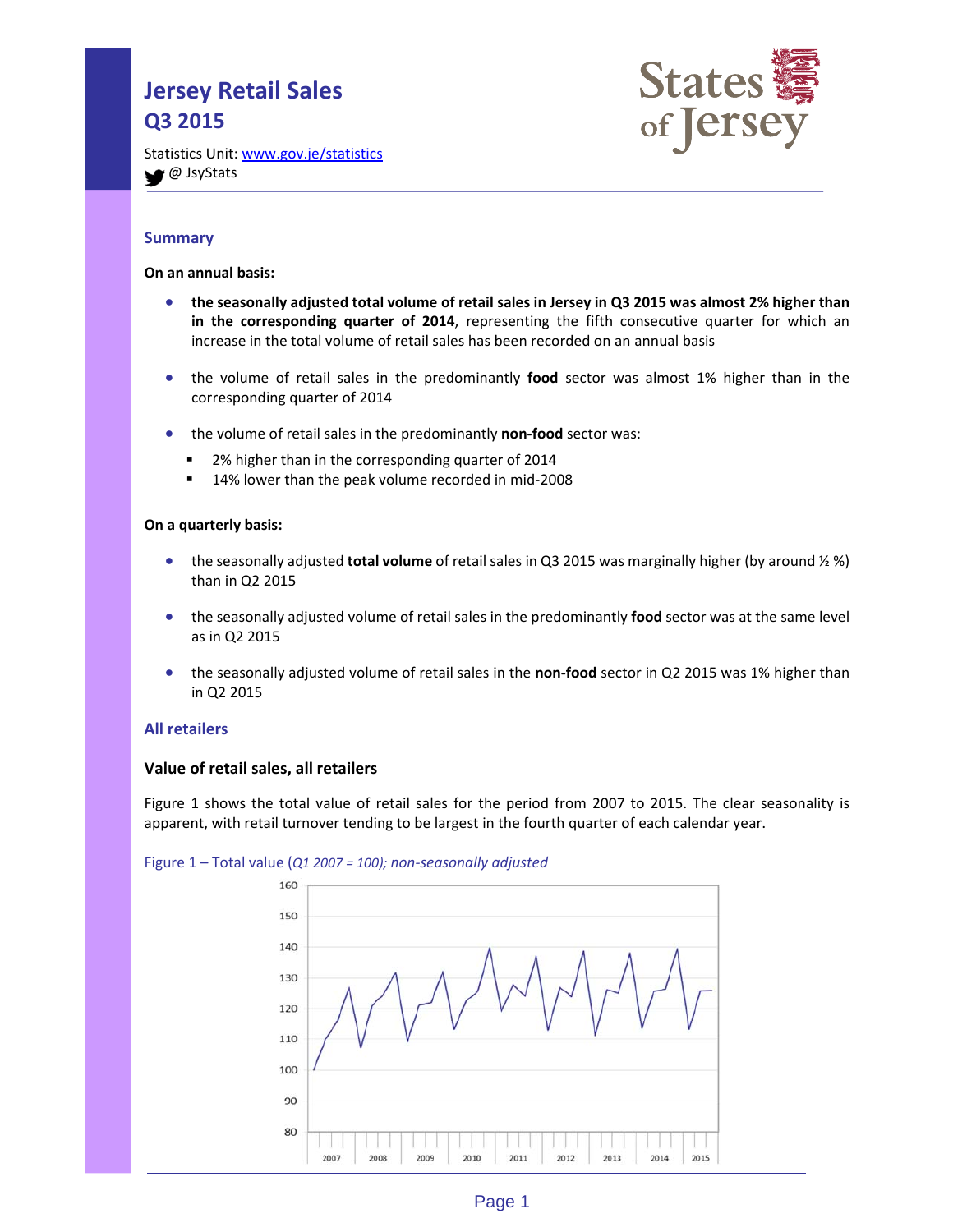Comparing the value of retail sales in a given quarter with that of the corresponding quarter in the previous year, for each quarter since mid‐2012 the total value of retail sales has been essentially flat on an annual basis, with annual percentage changes of between ‐1% and +1% (see Figure 2).





The seasonally adjusted total value of retail sales in the latest quarter (Q3 2015) was 1% lower than the corresponding quarter of 2014.

## **Volume of retail sales, all retailers**

 $\overline{a}$ 

The volume index series<sup>1</sup> is derived from the value series by use of deflators<sup>2</sup> which remove the effect of price changes. The seasonally adjusted total volume index (from which seasonal and calendar effects are removed) is shown in Figure 3a.

For a two-year period from Q2 2012 to Q2 2014 the seasonally adjusted total volume of retail sales underwent a downward trend at a rate of approximately ‐1% per annum (see Figure 3a). Since then, there has been a general upward trend in total volume of approximately 1 to 2% per annum.





<sup>&</sup>lt;sup>1</sup> A volume index is an average of the proportionate changes in the quantities of a specified set of goods between two periods of time.

<sup>&</sup>lt;sup>2</sup> The deflators used are a weighted combination of the relevant section level indices of the Retail Prices Index (RPI). Following the recent methodological changes incorporated in the Retail Sales publication produced by the UK Office for National Statistics, the price deflators applied are harmonic means of the corresponding RPI section indices.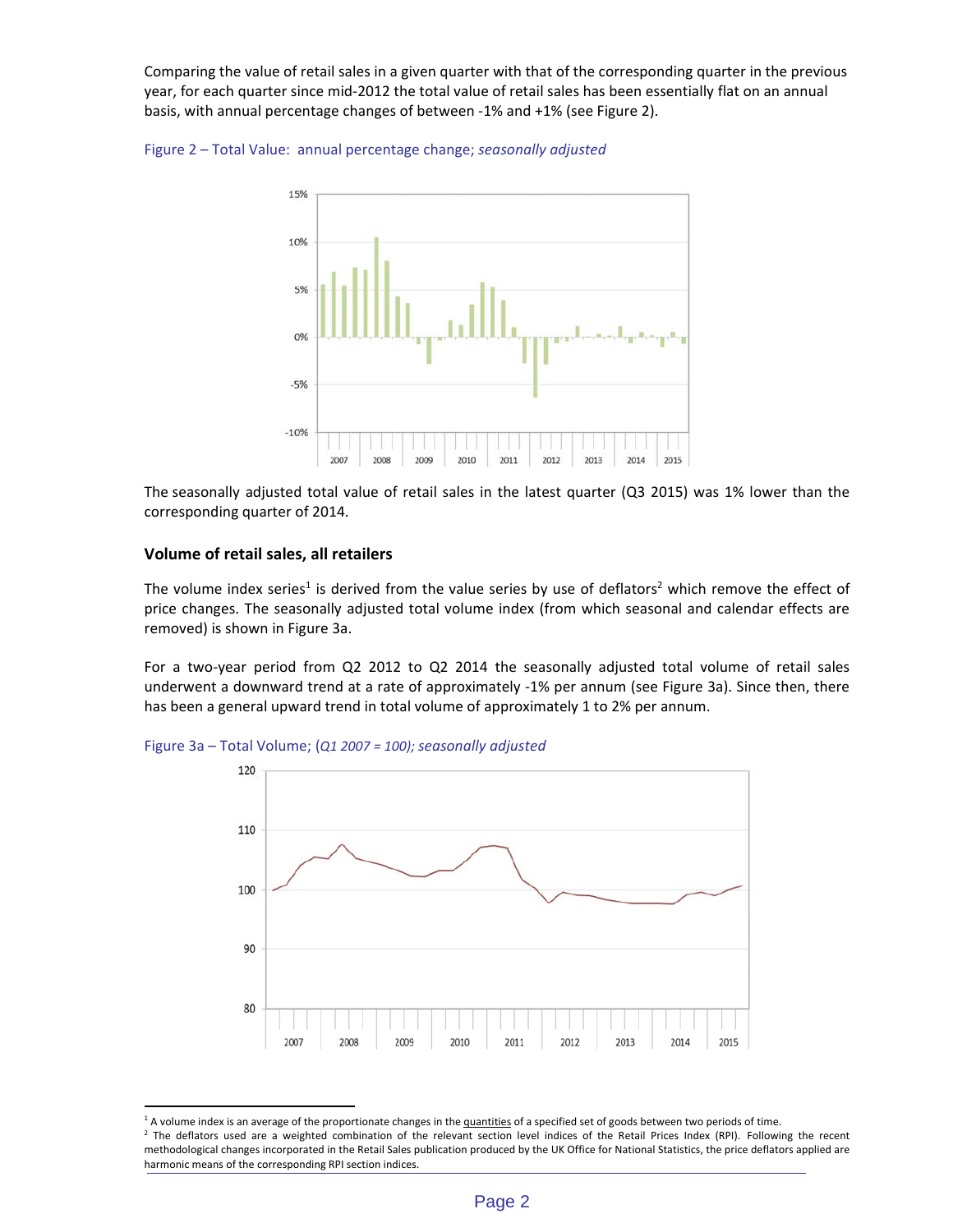On an annual basis, the total volume of retailsales in the latest quarter (Q3 2015) was almost 2% higher than in the corresponding quarter of 2014 (see Figure 3b), representing the fifth consecutive quarter seeing an increase in the total volume of retail sales on an annual basis.





On a quarterly basis, the total volume of retail sales in the latest quarter was marginally higher (by around ½ %) than in the previous quarter (Q2 2015) ‐ see Appendix Table A1.

## **Sector summaries**

The "Predominantly food" sector is comprised of supermarkets, convenience stores and other small food stores. The "Predominantly non-food" sector is comprised of three sub-categories: Household goods; Textiles, clothing and footwear; and Non‐food specialised stores. The survey returns within each sub‐category are analysed separately and then aggregated to produce value and volume estimates for each sector.

#### **Value of retail sales (seasonally adjusted)**

The total value of retail sales in predominantly **food** stores saw annual rates of increase of between 2% and 4% during 2014; the first half of 2015 saw lower annual increases of around 1% (see Figure 4a). The total value of retail sales in this sector in the latest quarter, Q3 2015, was marginally lower (by around ½%) than a year earlier.



## Figure 4 – Value of retail sales in predominantly food and non-food stores; annual percentage change; *seasonally adjusted*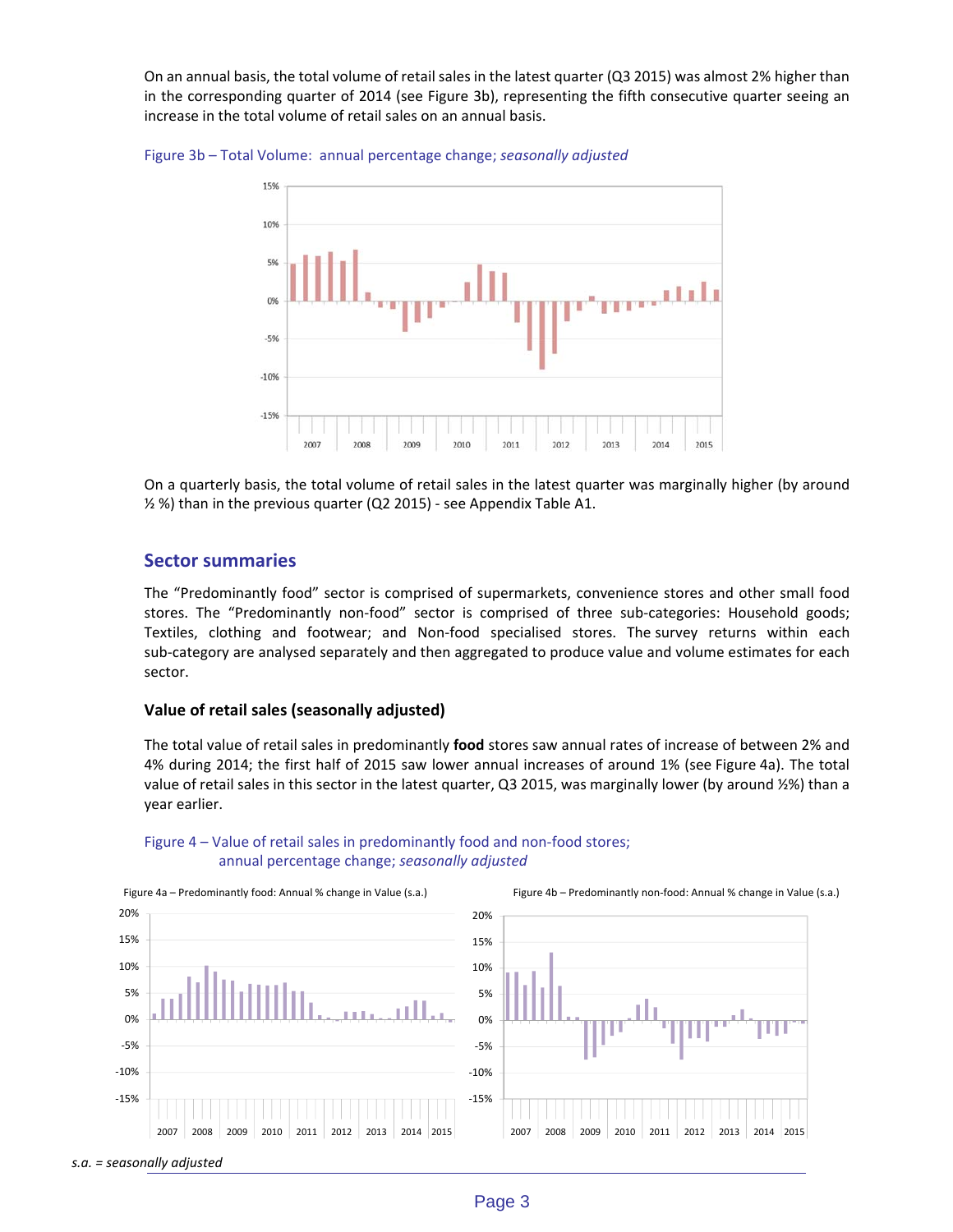The predominantly **non‐food** sector has recorded falls in the total value of retail sales on an annual basis since Q2 2014. Annual rates of decrease of approximately 3% per annum were seen from Q2 2014 to Q1 2015; subsequent quarters recorded smaller decreases on an annual basis. In the latest quarter, Q3 2015, the value of retail sales was 1% lower than in Q3 2014.

# **Volume of retail sales (seasonally adjusted)**

On a quarterly basis, the total volume of retail sales in predominantly food stores in Q3 2015 was at the same level as in the previous quarter, Q2 2015 (Figure 5a and Appendix Table A1). On an annual basis, the total volume of retail sales in predominantly **food** stores was almost 1% higher than in the corresponding quarter of 2014 (see Figure 6a).





On a quarterly basis, the total volume of retail sales in predominantly **non‐food** stores in Q3 2015 was 1% higher than in the previous quarter, Q2 2015 (see Figure 5b).





On an annual basis, the total volume of retail sales in predominantly **non‐food** stores in Q3 2015 was 2% higher than a year earlier (see Figure 6b) representing the fourth consecutive quarter of annual increase. The total volume of retail sales in this sector in the latest quarter was 14% lower than the peak volume recorded around seven years previously, in Q2 2008 (see Figure 5b).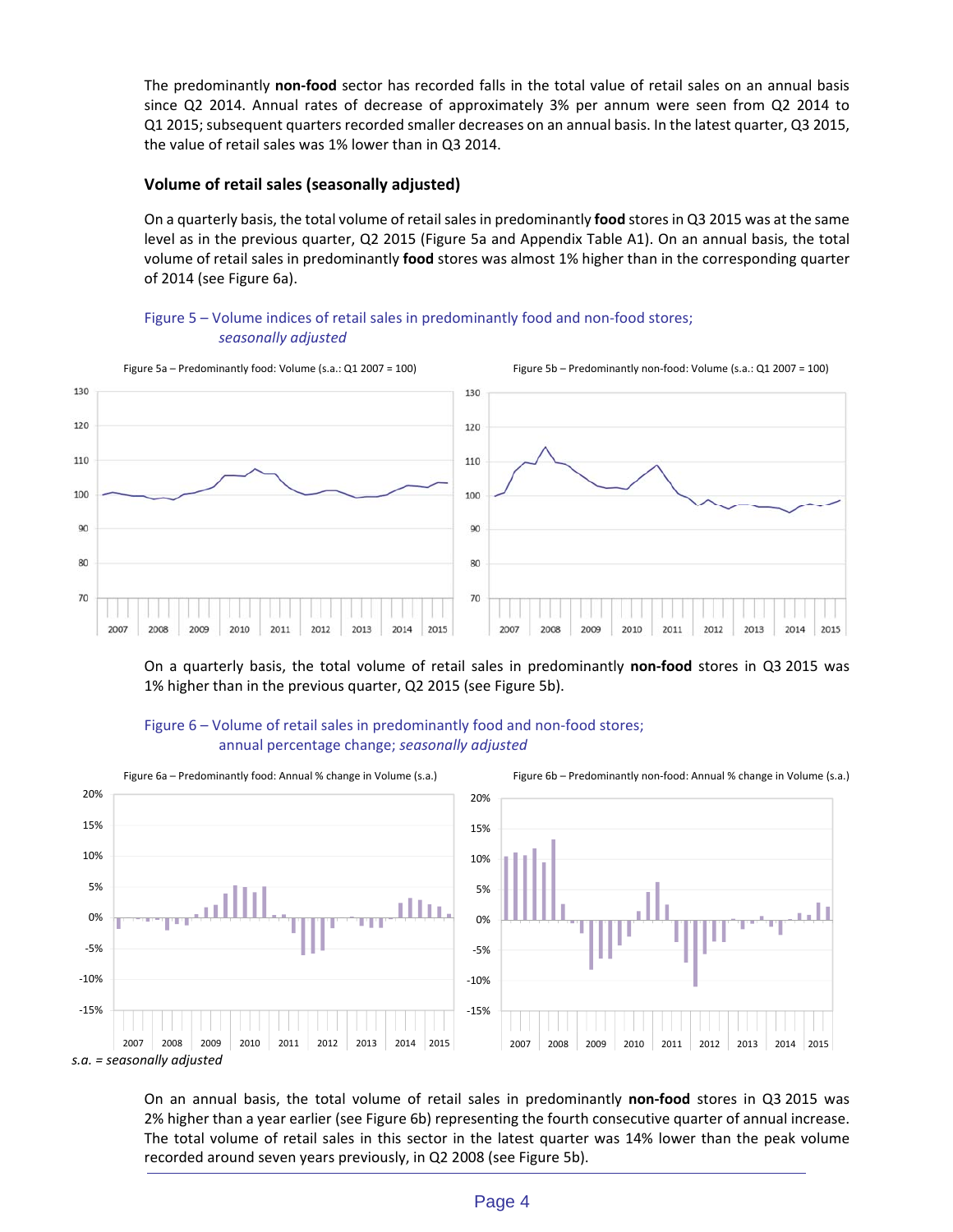#### Value Non‐Seasonally Adjusted Value Seasonally Adjusted Volume Seasonally Adjusted All Retail Predominantly Food Predominantly Non‐Food All Retail Predominantly Food Predominantly Non‐Food All Retail Predominantly Food Predominantly Non‐Food Q1 2006 94.5 98.3 91.6 94.7 98.9 91.6 95.3 101.8 90.5 Q2 2006 102.8 105.4 100.9 94.4 98.5 91.4 95.1 100.7 90.9 Q3 2006 109.8 106.5 112.2 98.2 99.1 97.5 98.4 100.4 96.9 Q4 2006 117.9 105.8 127.0 99.1 99.8 98.5 99.2 100.3 98.3 **Q1 2007 100.0 100.0 100.0 100.0 100.0 100.0 100.0 100.0 100.0** Q2 2007 109.8 109.3 110.2 100.9 102.4 99.9 100.9 100.8 101.0 Q3 2007 115.8 110.4 119.8 103.6 103.0 104.1 104.2 100.2 107.2 Q4 2007 127.0 111.1 138.8 106.4 104.7 107.8 105.6 99.7 109.9 Q1 2008 107.3 108.7 106.2 107.1 108.1 106.3 105.3 99.7 109.5 Q2 2008 121.1 116.4 124.6 111.5 109.6 112.9 107.7 98.8 114.4 Q3 2008 124.9 121.2 127.7 112.0 113.5 111.0 105.4 99.2 110.0 Q4 2008 131.9 120.3 140.5 111.0 114.2 108.6 104.7 98.5 109.3 Q1 2009 109.2 118.6 102.3 111.0 116.3 107.0 104.2 100.3 107.1 Q2 2009 121.3 124.1 119.2 110.7 117.7 104.5 103.3 100.5 105.0 Q3 2009 122.1 128.1 117.6 108.8 119.5 103.2 102.4 101.3 103.0 Q4 2009 132.2 128.2 135.1 110.6 121.9 103.5 102.3 102.4 102.3 Q1 2010 113.0 127.1 102.6 113.0 124.0 103.9 103.3 105.6 102.6 Q2 2010 122.5 132.6 115.0 112.1 125.3 102.2 103.2 105.5 102.1 Q3 2010 125.6 134.4 119.1 112.6 127.3 103.7 104.9 105.5 104.5 Q4 2010 139.7 139.7 139.7 117.0 130.4 106.6 107.2 107.6 107.0 Q1 2011 119.2 132.6 109.3 119.0 130.7 108.2 107.4 106.1 109.0 Q2 2011 127.7 141.2 117.7 116.5 132.0 104.8 107.1 106.1 104.7 Q3 2011 124.1 137.5 114.1 113.8 131.4 102.2 101.9 102.9 100.7 Q4 2011 137.3 140.9 134.6 113.8 131.5 101.9 100.2 101.1 99.5 Q1 2012 112.7 129.0 100.6 111.4 131.2 100.1 97.8 100.0 97.0 Q2 2012 127.0 141.0 116.6 113.1 131.6 101.2 99.7 100.5 98.8 Q3 2012 124.1 138.8 113.1 113.1 133.4 98.8 99.2 101.2 97.1 Q4 2012 138.8 148.8 131.4 113.3 133.4 97.8 99.0 101.2 95.9 Q1 2013 111.2 129.8 97.4 112.7 133.3 98.9 98.5 100.2 97.2 Q2 2013 126.4 139.0 117.0 113.2 133.0 100.0 98.1 99.2 97.3 Q3 2013 125.1 139.8 114.1 113.5 133.8 99.8 97.8 99.6 96.5 Q4 2013 138.1 147.3 131.2 113.5 133.8 99.9 97.8 99.6 96.5 Q1 2014 113.6 134.1 98.3 114.0 136.1 99.3 97.7 100.0 96.1 Q2 2014 125.6 142.4 113.1 112.5 136.3 96.5 97.6 101.6 94.9 Q3 2014 126.5 145.3 112.5 114.1 138.7 97.3 99.2 102.8 96.6 Q4 2014 139.6 151.8 130.5 113.8 138.6 97.0 99.7 102.5 97.6 Q1 2015 113.2 134.2 97.6 112.8 137.1 96.8 99.1 102.2 96.9 Q2 2015(r) 125.8 143.9 112.3 113.1 138.0 96.2 100.1 103.5 97.6 Q3 2015 126.0 144.8 112.0 113.3 138.0 96.7 100.7 103.5 98.7

## **Table A1: Value: Non‐seasonally adjusted and seasonally adjusted** *(Q1 2007 = 100)*  **Volume: Seasonally adjusted** *(Q1 2007 = 100)*

(r) revised